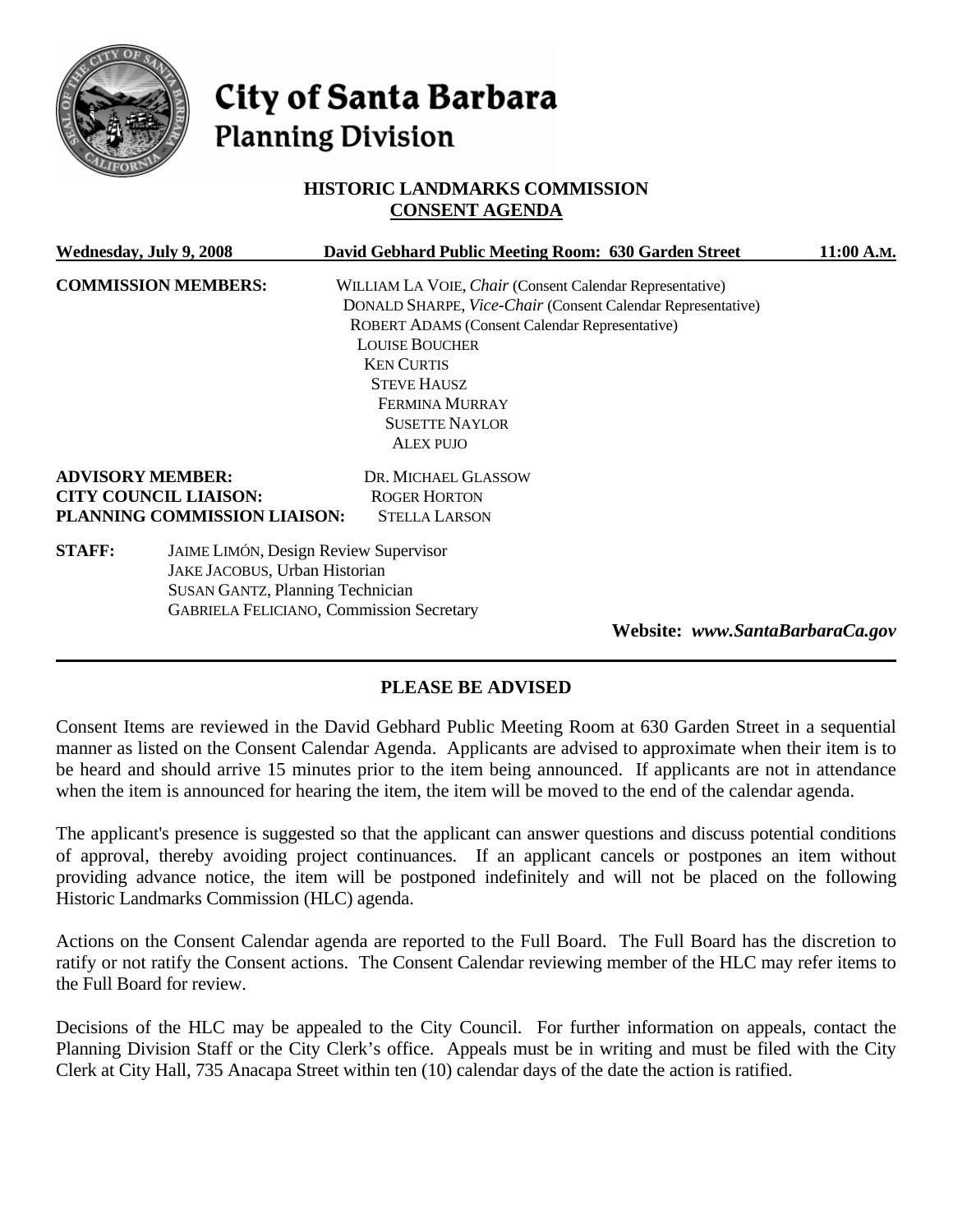#### **NOTICE:**

- A. **AGENDAS, MINUTES and REPORTS:** Copies of all documents relating to agenda items are available for review at 630 Garden Street and agendas and minutes are posted online at www.SantaBarbaraCa.gov/hlc. If you have any questions or wish to review the plans, please contact Susan Gantz, at (805) 564-5470, between the hours of 8:30 a.m. and 4:00 p.m., Monday through Thursday, and every other Friday; or by e-mail at sgantz@SantaBarbaraCA.gov. Please check our website under City Calendar to verify closure dates.
- B. **AMERICANS WITH DISABILITIES ACT:** In compliance with the Americans with Disabilities Act, if you need special assistance to gain access to, comment at, or participate in this meeting, please contact the Planning Division at 805-564-5470. If possible, notification at least 48 hours prior to the meeting will enable the City to make reasonable arrangements in most cases.
- C. **POSTING:** On Thursday, July 3, 2008, at 4:00 p.m., this Agenda was duly posted on the indoor and outdoor bulletin boards at the Community Development Department, 630 Garden Street, and online at www.SantaBarbaraCa.gov/hlc.

# **NEW ITEM**

#### A. 7 W VICTORIA ST C-2 Zone

 Assessor's Parcel Number: 039-182-001 Application Number: MST2008-00303<br>Owner: 1221 Victoria Court 1221 Victoria Court Agent: Lenvik & Minor

(Proposal to enlarge an existing electrical equipment enclosure. There will be no new floor area.)

## **FINAL REVIEW**

| <b>B.</b>                             | 1019 STATE ST              |                                                                                                           | $C-2$ Zone |
|---------------------------------------|----------------------------|-----------------------------------------------------------------------------------------------------------|------------|
| Assessor's Parcel Number: 039-281-017 |                            |                                                                                                           |            |
|                                       | <b>Application Number:</b> | MST2008-00217                                                                                             |            |
|                                       | Owner:                     | Ray Mahboob                                                                                               |            |
| Architect:                            |                            | Gregory Rech, Architects West                                                                             |            |
|                                       | <b>Business Name:</b>      | American Apparel                                                                                          |            |
|                                       |                            | (Proposal to replace an existing, one-story commercial store front and move the entry doors closer to the |            |

street, resulting in a 134 square foot addition.)

## **(Final Approval of the project is requested.)**